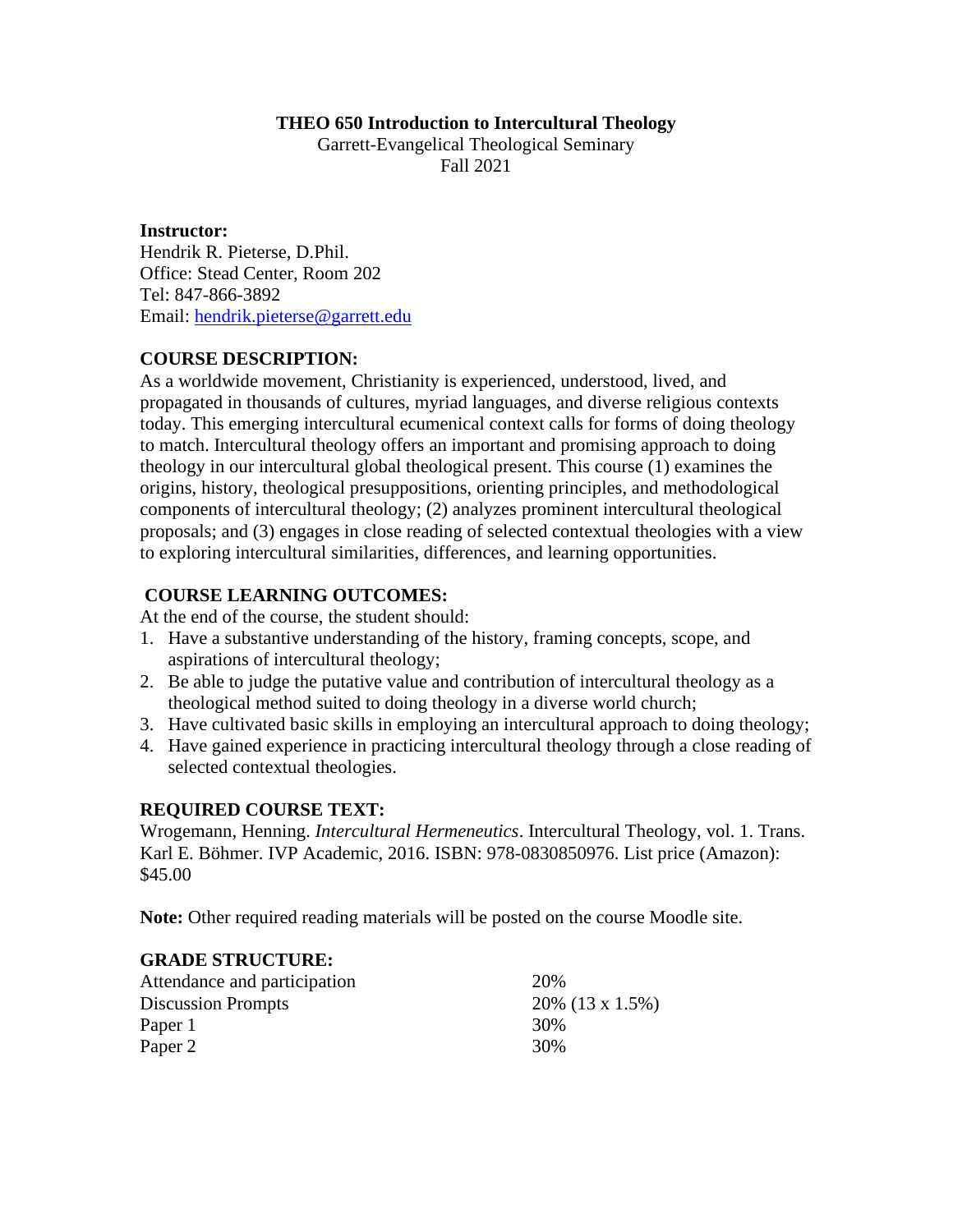### **ASSIGNMENTS:**

All assignments are due on the dates and at the times indicated. No late submissions will be accepted, except in the case of extenuating circumstances, and with prior written approval from the instructor*.*

**Note:** All assignments are expected to conform to Kate L. Turabian, *A Manual for*  Writers, 9<sup>th</sup> edition. Chicago: University of Chicago Press, 2018. Access on myGETS: https://www.chicagomanualofstyle.org/turabian/toc.html.

## **1. Attendance and Participation (15% of total grade)**

We will study and also practice intercultural theological learning in two primary ways: (1) In-depth reading of specific theologians and perspectives; and (2) intercultural theological exchange and learning *as a class community.* Indeed, we will treat ourselves as an intercultural community of theological inquirers. For this reason, it is critical that students attend all sessions and participate attentively and thoughtfully. Absences will be allowed only in exigent circumstances and must be cleared with the instructor ahead of time.

#### **2. Discussion Prompts (20% of total grade)**

Each student is expected to prepare a discussion prompt for **EACH** of the thirteen class sessions. To prepare the prompt, the student must (1) study the assigned reading very carefully; (2) record **one** insight and **one** critical comment or question prompted by the reading; (3) explain why the insight and comment/question stood out for you. That is, ask: What prompted this insight and comment? (Ex., Was it a difference in cultural orientation, values, or norms? Was it a difference in theological perspective?) (4) share your reflections with the class. Presentations should **NOT** exceed 4 minutes. **Note:** *These discussion prompts are very important to our collective learning. They help shape the class discussion for that particular week.*

#### **3. Paper 1 (30% of total grade)**

Select **ONE** of the theological models of culture from Wrogemann, chs. 16-20 (ex., ch. 16: "the replacement model"). Write a paper of 2,400-2,700 words (6-7 pages, doublespaced, Times, 12 pt.) in which you analyze and critically evaluate the model. Ask: (1) What are the theological convictions that underlie this model and how do they shape the model? (2) Does this model offer possibilities or present obstacles to doing theology interculturally? How and why?

#### **4. Paper 2 (30% of total grade)**

Drawing on the required reading (Wrogemann, Additional Required Reading), the lectures, the class discussion, and your own reflection, write a paper of 2,400-2,700 words (6-7 pages, double-spaced, Times, 12 pt) in which you formulate an outline of your own model for doing theology interculturally. State the basic components of the model and give a brief description and rationale for each component. **Note:** You don't have to start from scratch. Changes are that you will find elements of some of the approaches we have studied appealing in crafting your own approach. The instructor will provide detailed guidance early in the course.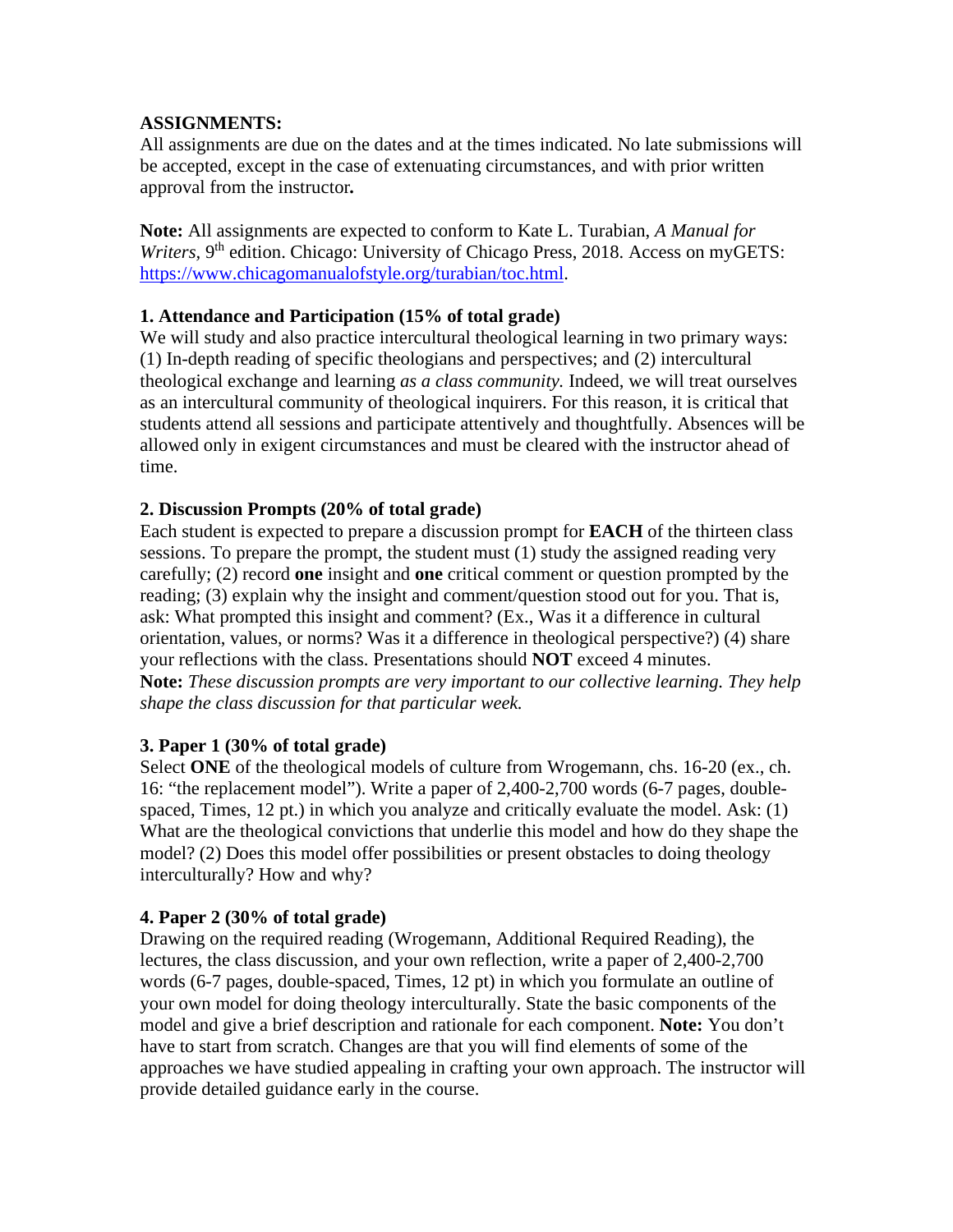## *Students for Whom English Is a Second Language:*

Students for whom English is a second language often seek outside proofreading assistance. In such cases, you can make use of the following process in completing and submitting your written assignments. (1) Submit the complete but unproofread essay on Moodle by the assignment due date. (2) Inform the instructor that the essay is being proofread and when proofreading will be complete. (3) Email the proofread essay to the instructor, when received.

## **Note: (***1) The unproofread essay as submitted is the complete essay. It may not be amended or edited for content. (2) The weekly reflection posts DO NOT fall under this language accommodation.*

## **CLASS POLICIES:**

- 1. **Respect**. (a) Respect one another's perspectives, viewpoints, and differences. Speak the truth, but do so in love; so, critique viewpoints and perspectives, **not** persons. (b) Respect the classroom as an environment for learning. Therefore, participate fully, thoughtfully, respectfully, and in a timely fashion in all activities as assigned.
- 2. **Integrity**. Do not cheat. Own your own ideas and honor the ideas of others. Plagiarism is an extremely serious breach of integrity and is addressed forthrightly by the seminary. Review the seminary's policy on plagiarism carefully (*Student Life and Academic Handbook*, G-ETS *Bulletin*, etc.). It describes the various kinds of plagiarism and how to correct them. You are expected to familiarize yourself with this document. If you have any questions, please contact the instructor.

## **DISABILITIES POLICIES AND PROCEDURES**

Garrett Evangelical Theological Seminary is committed to providing equal access to its programs of graduate professional education for all qualified students with learning, physical, medical, or psychological disabilities. The seminary aims to provide reasonable accommodation for qualified individuals with a disability (based on clinical documentation) to ensure their access to and participation in seminary programs. For details, see the *2020-2021 Academic Handbook*, p. 12, as well as "Academic Accommodations" under "Registrar and Advising" on myGETS. Please contact the Dean of Students for consultation.

## **CLASS SCHEDULE: (may be revised)**

#### WEEK 1: **Why Intercultural Theology? (historical development)**  *Reading:*

- Wrogemann, ch. 1
- Additional Required Reading: (Moodle)

## WEEK 2: **What Is Intercultural Theology?**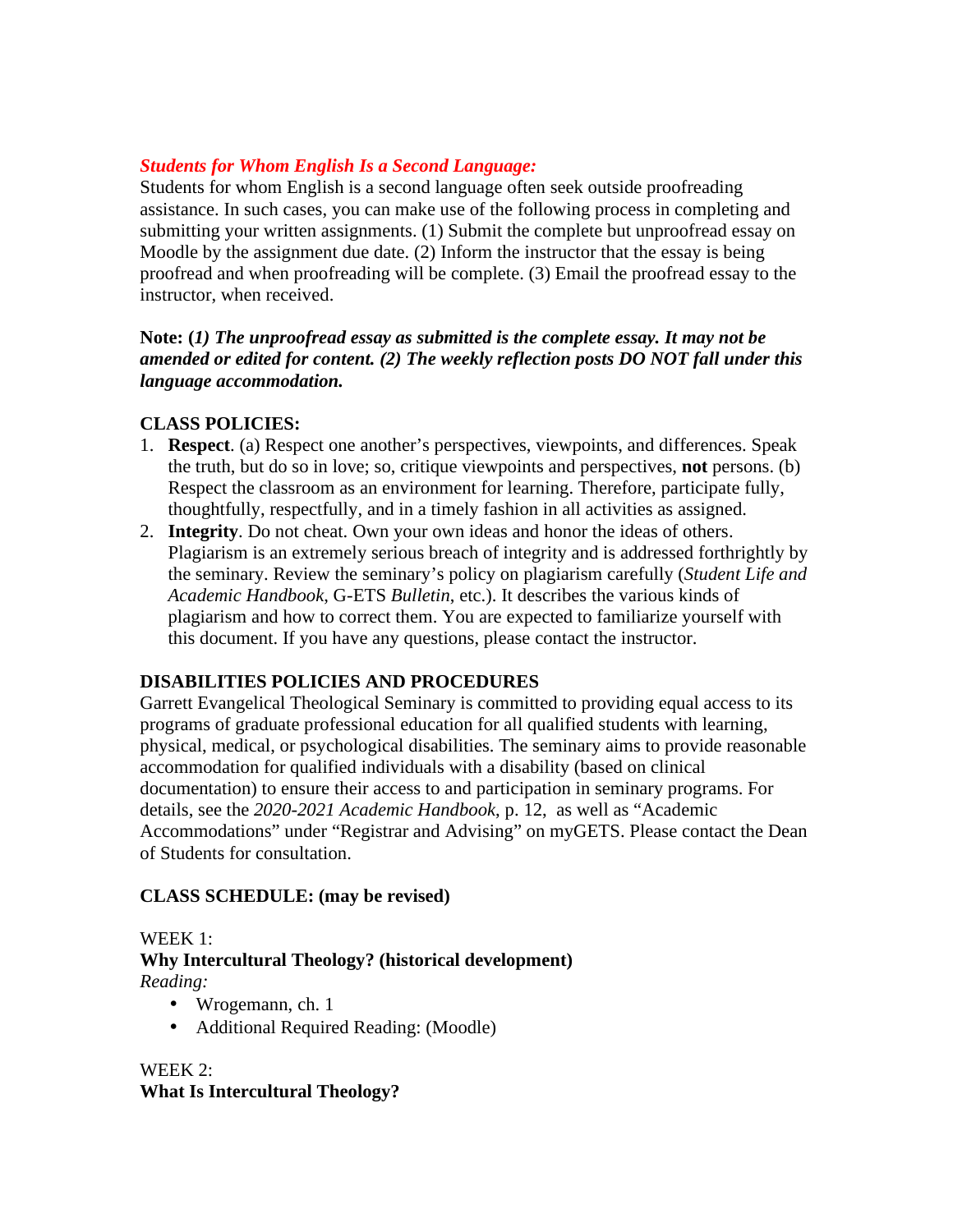## *Reading:*

- Wrogemann, ch. 2
- Additional Required Reading: (Moodle)

## WEEK 3:

## **What Is Culture?**

*Reading:* 

- Wrogemann, chs. 3, 4
- Additional Required Reading: (Moodle)

## WEEK 4:

#### **Is Intercultural Understanding Possible?**  *Readings:*

- Wrogemann, chs. 5, 6
- Additional Required Reading (Moodle)

## WEEK 5:

# **Is Intercultural Theology Permissible?**

*Readings:* 

- Wrogemann, 7, 8
- Additional Required Reading (Moodle)

## WEEK 6:

# **How Do We Think about Culture Theologically? (1)**

*Readings:* 

- Wrogemann, chs. 16, 17, 18, 19, 20
- Additional Required Reading (Moodle)

## WEEK 7:

#### **How Do We Think about Culture Theologically? (2)**  *Readings:*

• Wrogemann, chs.  $21, 22, 23$ 

• Additional Required Reading (Moodle)

## WEEK 8:

## **Interreligious Dialogue or Interreligious Theology?**

*Readings:* Additional Required Reading (Moodle)

## WEEK 9:

## **Does Intercultural Theology Encourage Relativism?** *Readings:*

- Wrogemann, ch. 24
- Additional Required Reading (Moodle)

## WEEK 10:

## **Is a Wesleyan/Methodist Intercultural Theology Possible?**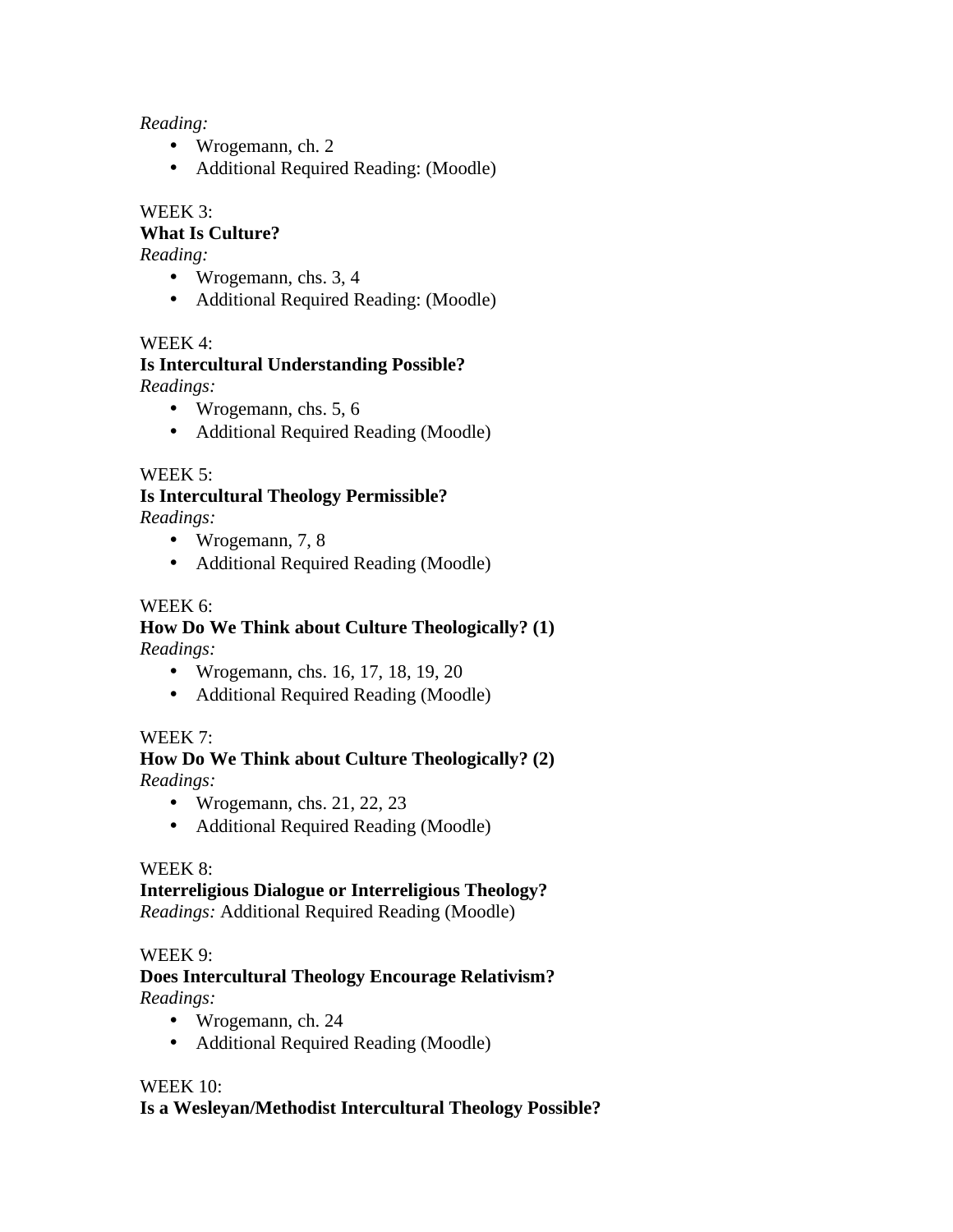*Readings:*  Additional Required Reading (Moodle)

#### WEEK 11: **Mercy Amba Oduyoye**

*Readings:* 

- Wrogemann, ch. 12
- Additional Required Reading (Moodle)

## WEEK 12:

#### **Tite Tienou**

*Readings:* 

- Wrogemann, ch. 13
- Additional Required Reading (Moodle)

## WEEK 13:

#### **The Promise of Intercultural Theology for Theology in a Global Church**  *Readings:*

• Additional Required Reading (Moodle)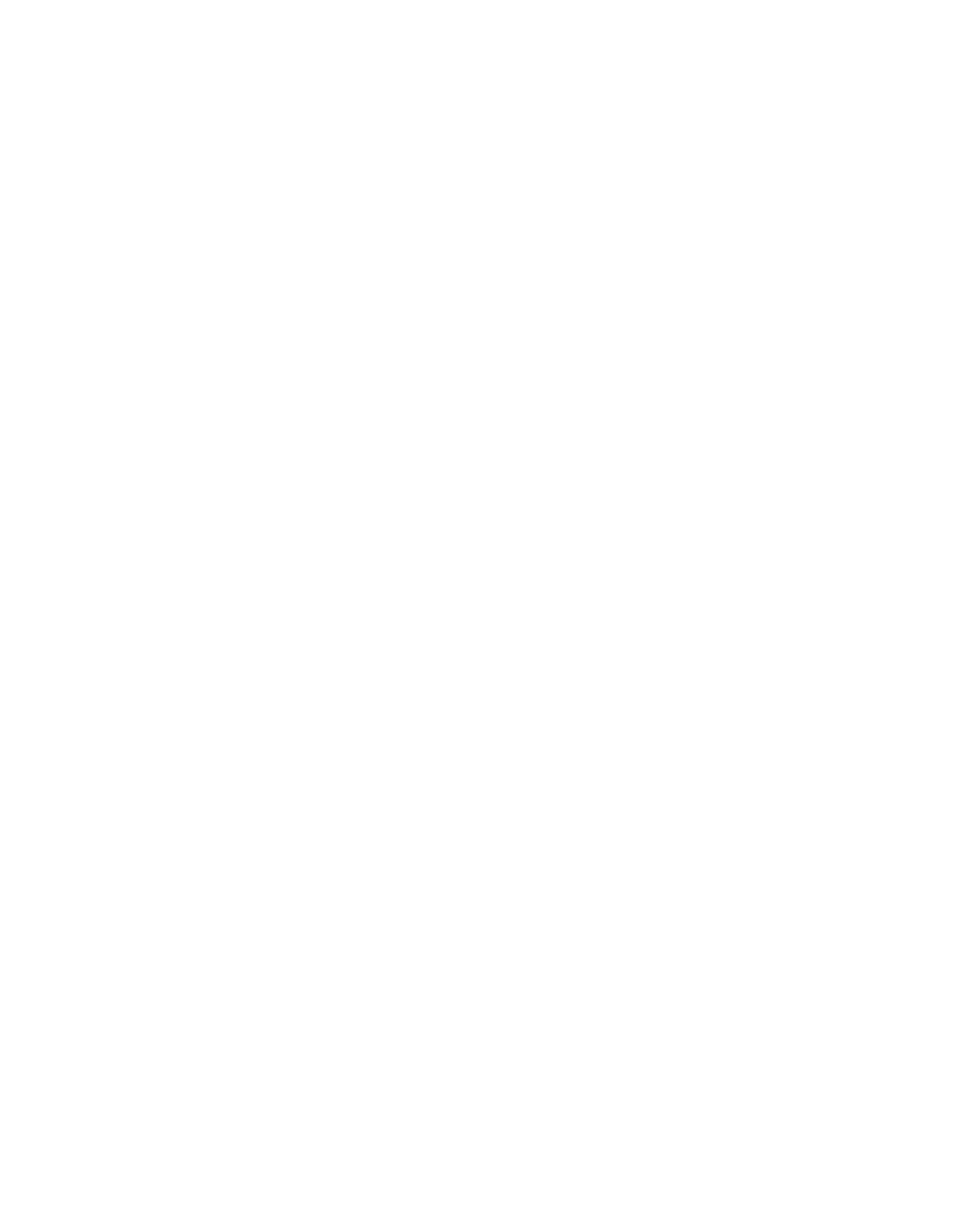## **GRADING RUBRIC:**

| <b>Score Levels</b>      | <b>Content</b>                                                                                                                                                                                                                               | <b>Conventions</b>                                                                                                  | Organization                                                                                                                                                                                                                                |
|--------------------------|----------------------------------------------------------------------------------------------------------------------------------------------------------------------------------------------------------------------------------------------|---------------------------------------------------------------------------------------------------------------------|---------------------------------------------------------------------------------------------------------------------------------------------------------------------------------------------------------------------------------------------|
| $A - t0 A +$<br>90-100%  | Is well thought out and<br>supports the thesis of the<br>paper<br>Reflects application of<br>creative and critical thinking<br>Has clear goal that is related<br>to the topic<br>Is pulled from a variety of<br>sources<br>Is accurate       | No spelling,<br>grammatical, or<br>punctuation errors<br>High-level use of<br>vocabulary and word<br>choice         | Information is clearly<br>focused in an<br>organized and<br>thoughtful manner.<br>Information is<br>constructed in a<br>logical pattern to<br>support the thesis<br>statement.                                                              |
| $B$ - to $B$ +<br>80-89% | Is well thought out and<br>supports the thesis<br>Has application of critical<br>thinking that is apparent<br>Has clear goal that is related<br>to the topic<br>Is pulled from several<br>sources<br>Is accurate                             | Few spelling,<br>grammatical, or<br>punctuation errors<br>Good use of<br>vocabulary and word<br>choice              | <b>Information follows</b><br>discernable pattern of<br>organization<br>Information supports<br>the thesis statement of<br>the paper.                                                                                                       |
| $C$ - to $C$ +<br>70-79% | Supports the thesis<br>Has application of critical<br>thinking that is apparent<br>Has indistinct goal<br>Is pulled from a limited<br>number of sources<br>Has some factual errors or<br>inconsistencies                                     | Significant spelling,<br>grammatical, or<br>punctuation errors<br>Low-level use of<br>vocabulary and word<br>choice | Project has a focus but<br>might stray from it at<br>times.<br>Information appears to<br>have a pattern, but the<br>pattern is not<br>consistently carried<br>out in the paper.<br>Information loosely<br>supports the thesis<br>statement. |
| $D$ - to $D$ +<br>60-69% | Provides inconsistent<br>information for the thesis<br>Has no apparent application<br>of critical thinking<br>Has no clear goal<br>Is pulled from few sources<br>Has significant factual<br>errors, misconceptions, or<br>misinterpretations | Numerous spelling,<br>grammatical, or<br>punctuation errors<br>Poor use of<br>vocabulary and word<br>choice         | Content is unfocused<br>and haphazard.<br>Information does not<br>support the solution to<br>the thesis statement.<br>Information has no<br>apparent pattern.                                                                               |